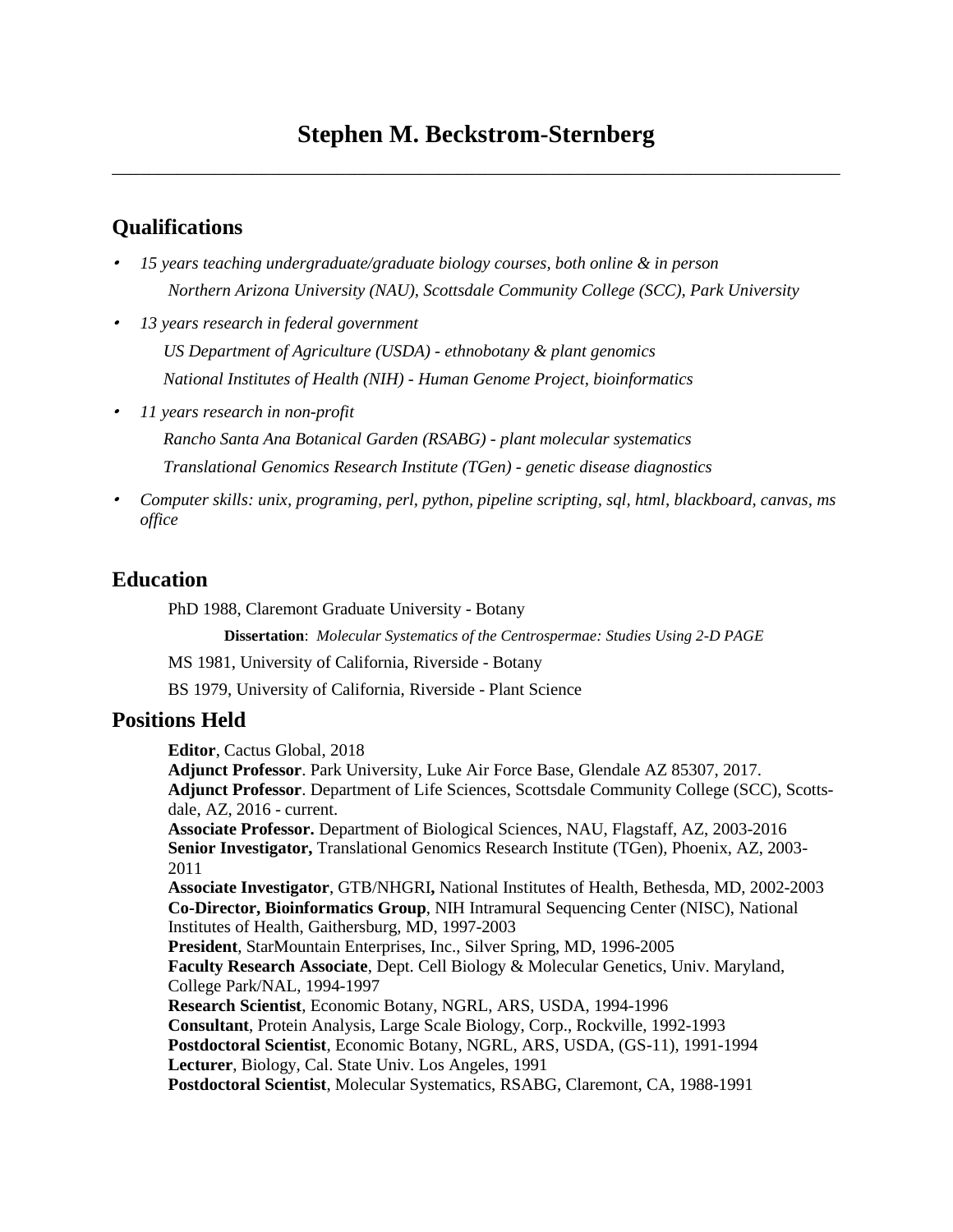#### **References**

**John V. Pearson**, Manager, Genome Informatics Group, QIMR Berghofer Medical Research Institute, University of Queensland, Australia - *j.pearson@uq.edu.au*

**Dr. Catherine R. Propper**, Professor, Department of Biological Sciences, Northern Arizona University, Flagstaff, AZ - *Catherine.Propper@nau.edu*

**Matthew Minister**, Lead Instructional Technologist, eLearning Center, Northern Arizona University (NAU), Flagstaff, AZ - *Matt.Minister@nau.edu*

#### **Awards**

NAU/CENS Faculty Travel Award, 2005 NHGRI Merit Award, 2002 NIH Director's Award, 1998

## **Teaching**

*California State University, Los Angeles 1991*

Botany for Non-Majors - 1991

*Department of Biology, Northern Arizona University (NAU), Flagstaff AZ 2004 - 2016*

Epigenetics Bio 497/499\*/599\*\*

- Developed and instructed hybrid course for both undergraduate and graduate students
- Relied on primary literature as well as textbook, both historically and topically
- Incorporated student-led groups, teaching  $&$  discussions (flipped classroom)

Genetics & Evolution Bio 340/240\*

- Developed and instructed completely online undergraduate course
- Incorporated online resources  $&$  extra-credit projects

Introduction to Bioinformatics Bio 499/450\*/680\*\*

- Developed and instructed hybrid course for both undergraduate and graduate students
- Relied on both primary literature and textbook
- Incorporated appropriate guest lectures (in person & synchronous/online [including one from Australia!!]) of subject-matter experts
- Final projects used tools learned in course to solve student-generated research question

Next Generation Sequencing (NGS) Aligners & Assemblers Bio 499/599\*\*

- Developed and instructed hybrid course for both undergraduate and graduate students
- Relied on both primary literature and textbook
- Final projects used tools learned in course to solve student-generated research question

Perl for Bioinformatics Bio 499/699\*\*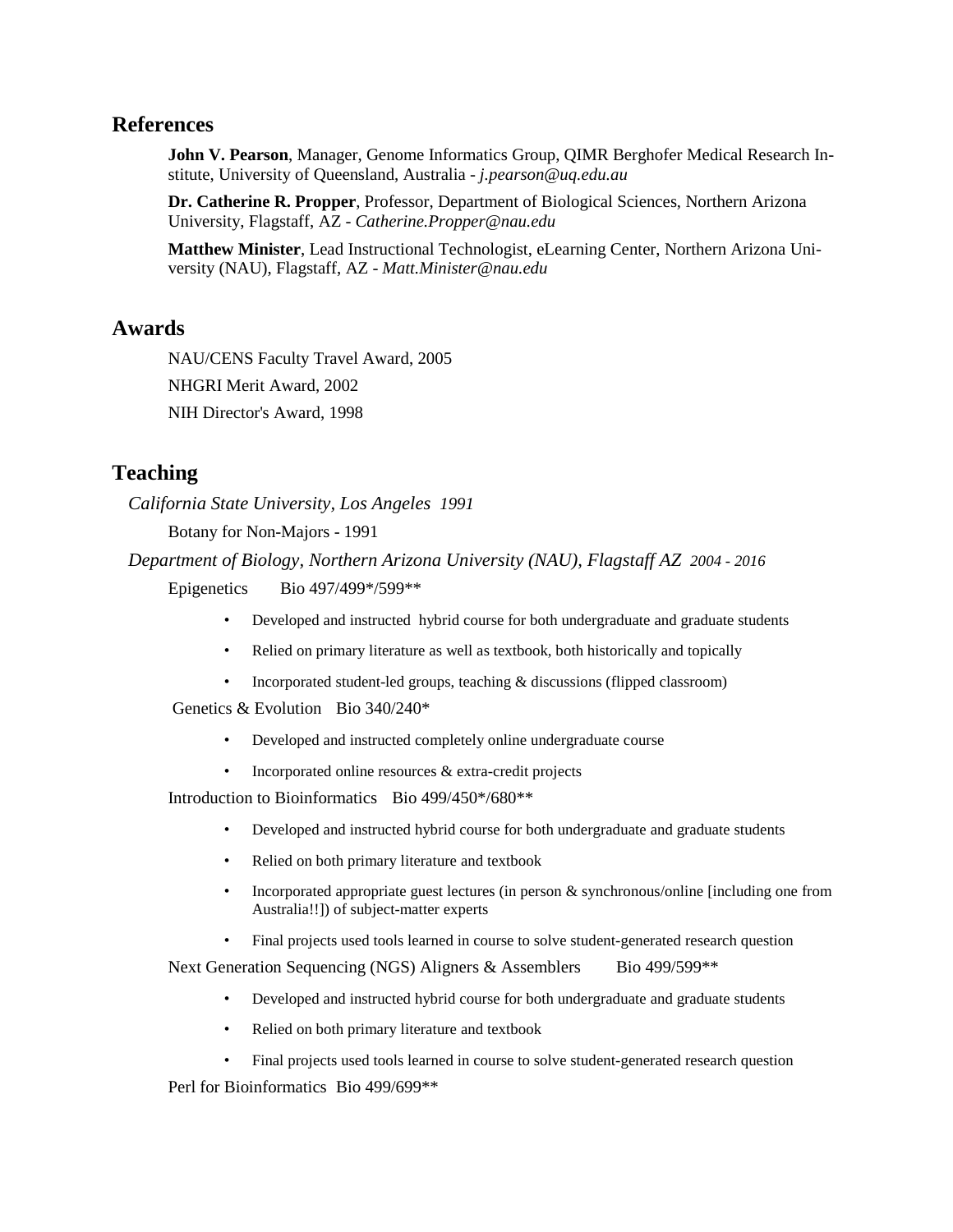- Developed and instructed hybrid course for both undergraduate and graduate students
- Relied on both primary literature and textbook
- Final projects used programming skills learned in course to solve student-generated research question

Relevance of Science Bio 302

- Completely revamped large-format online undergraduate course into Blackboard
- Emphasized critical thinking and testing hypotheses through written analysis of evidence
- Required written analysis of each topic using critical thinking skills of synthesis and evaluation
- Topics included diversity, global warming, over-population, health care, recycling, energy crisis

*Scottsdale Community College (SCC), Scottsdale, AZ 2016 - current*

General Biology for Majors Bio 181

*Park University, Luke AFB, Glendale, AZ 2017*

Biology for Non-Majors Bi 101

\* course number change

\*\* graduate course

## **Professional Activities**

Co-Investigator NIH/NIAID U01 AI075568-01 (Paul Keim), "*Burkholderia*: International Collaborative Development of Novel Diagnostics", 2007-2012

Board of Directors, Zing Wardrobe, Redwood City, CA, 2011- 2012

Co-Investigator NIH, U01CA089600 (John Carpten), "Prostate Cancer susceptibility: The ICPCG Study", 2009-2011

Principal Investigator NIH/NIAID R15 AI075333-01, "Extreme Halophiles: A Potential Reservoir of New Antibiotics", 2007-2010.

Co-Investigator Arizona Biomedical Research Commission (Paul Keim), "Novel Analysis of *Coccidioides posadasii* Isolates for Molecular Epidemiology and Population Characterization of Valley Fever", 2007-2009.

Co-Principal Investigator DHS, BAA08-04, "Statistical Confidence in Evidentiary Material Based Upon Bacterial Population Genetics", 2007-2008.

Principal Investigator DOD-USAMRMC, W81XWH-07-1-0100, "Bioinformatics tools for metagenomic analysis of pathogen backgrounds and human microbial communities", 2007-2010.

Board of Directors, StarMountain, Inc. 2006 – present.

Co-Principal Investigator DHS-HSARPA grant, "High resolution and highly sensitive assays for bacterial biothreat agents", 2005-2008.

Co-Principal Investigator NIH/NIAID U01, "Real-time PCR assays for the direct detection of sepsis and CAP pathogens", 2005-2010.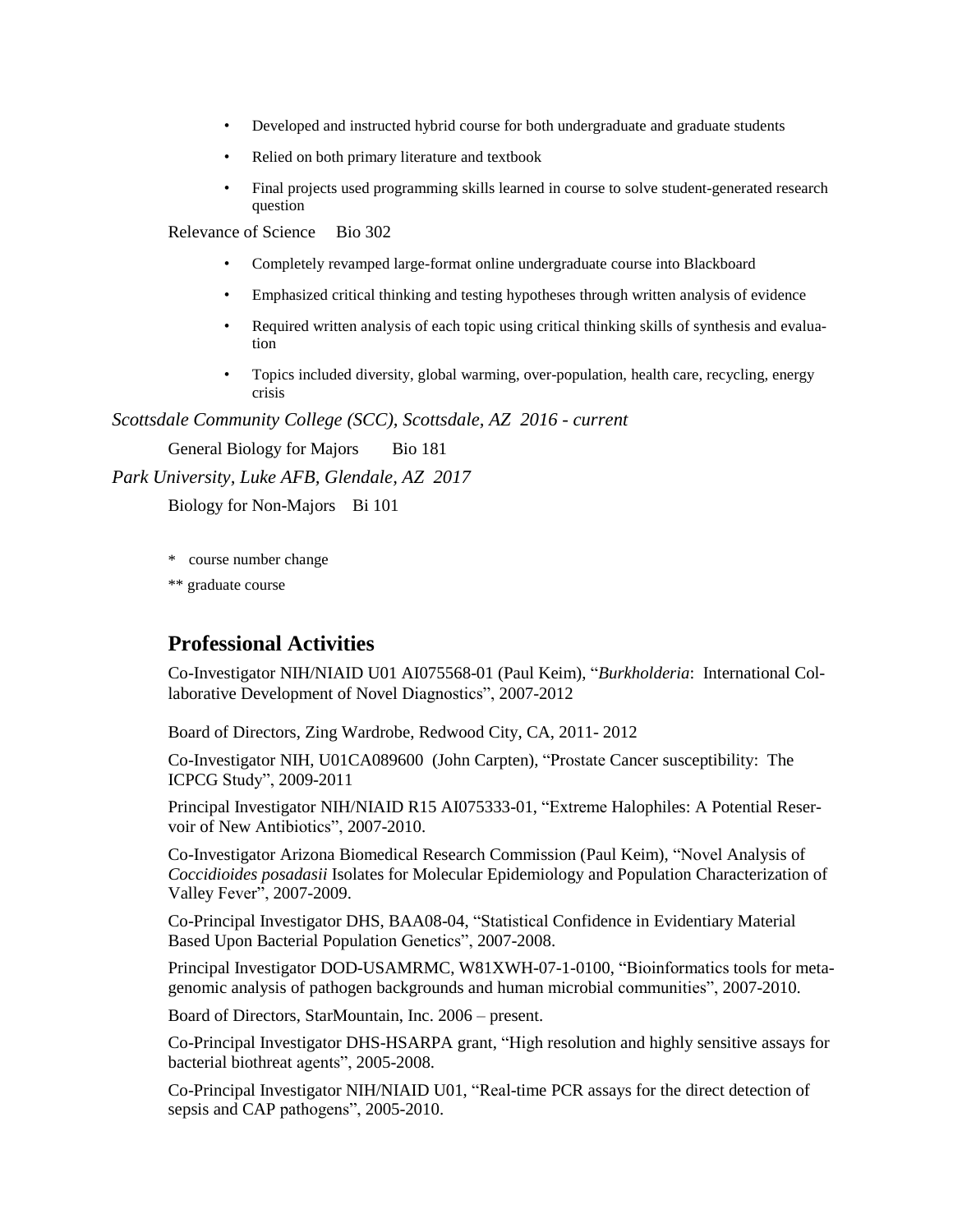Judging Chair, 56th Intel International Science and Engineering Fair, Phoenix, AZ 2005 NIH BCHI study section (SSS-9) 2004 Co-Principal Investigator NSF grant for Mendel Database, 1996, 1998 Board of Directors, Commission on Plant Gene Nomenclature 1998- 2003 Organizer - Abstracts: Plant and Animal Genome Conference, 1996-1997 Technical Editor - Journal of Quantitative Trait Loci (JQTL), 1996-1997 Contributing Columnist - WWW, Probe, 1996-1997 Vice President - Duke's Herbal Vineyard, Inc., 1996-1998 Chair, Session on WWW, Internet and Taxonomy, Molecular Biology Conference, Sept. 19, 1995, San Diego, CA

Computer Technology Assessment Subcommittee, Plant Germplasm Operations Committee, 1994-1997

## **Service on Graduate Committees**

Raymond Auerbach (MS), 2004 – 2006 Amy Fleishman Littlejohn (MS), 2004 – 2008 Leo Kenefic (PhD), 2005 - 2008 Sergey Kachur (MS), 2005 – 2008 Matt Wieben (MS), 2006 Carrie Vargas (MS), 2007 – 2009 Peter Polsgrove (MS), 2008 – 2009 Chandler Roe (MS), 2008 – 2010

# **Graduate Committee Chair**

Peter Polsgrove, (PhD) 2009 - 2015 Chandler Roe, (MS) 2010 - 2012

#### **Publications** (56)

#### *In Prep*

**Beckstrom-Sternberg, Stephen M**. James S. Babic-Sternberg, Talima Pearson, Paul Keim, et al. Large Insertion Tool (LIT).

#### *Submitted*

Payne-Jackson, A, **S Beckstrom-Sternberg**, and Henry Lowe. Submitted (book). Herbal medicine: Treasures from the past - Answers for the future.

#### *Published*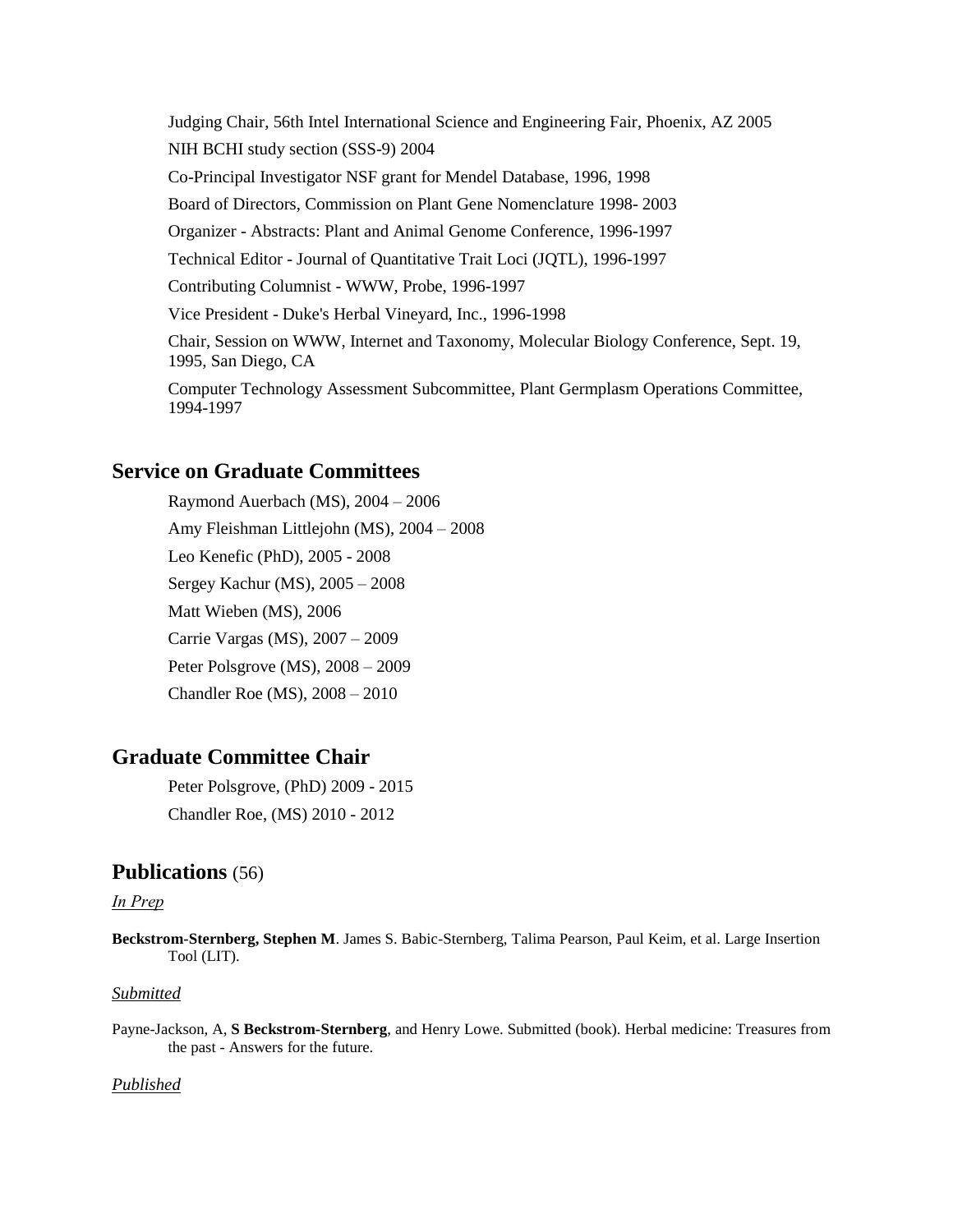- Sahl Jason W, Beckstrom-Sternberg Stephen M, Babic-Sternberg James, Gillece John D, Hepp Crystal M, Auerbach Raymond K, Tembe Waibhav, Wagner David M, Keim Paul S, Pearson Talima. (2015). The In Silico Genotyper (ISG): an open-source pipeline to rapidly identify and annotate nucleotide variants for comparative genomics applications. bioRXiv. doi: [http://dx.doi.org/10.1101/015578.](http://dx.doi.org/10.1101/015578) (not peer reviewed)
- Khmaladze Ekaterina, Birdsell Dawn N, …, **Beckstrom-Sternberg Stephen M**, Beckstrom-Sternberg James, …, Wagner David M, …, Keim Paul, Pearson Talima. (2014). Phylogeography of *Bacillus anthracis* in the country of Georgia shows evidence of population structuring and is dissimilar to other regional genotypes. PLos One 9(7):e102651.
- Gopaul Krishna K, Sells Jessica, Lee Robin, **Beckstrom-Sternberg Stephen M,** Foster Jeffrey T, and Whatmore Adrian M. (2014). Development and application of a multiplex High Resolution Melting assay as a tool for the rapid single-tube identification of five significant *Brucella* species. BMC research notes 7:903. doi: 10.1186/1756-0500-7-903.
- Baltrus DA, Dougherty K, **Beckstrom**‐**Sternberg SM**, Beckstrom‐Sternberg JS, & Foster JT. (2014). Incongruence between MLSA and whole genome based phylogenies: *Pseudomonas syringae* pathovar *pisi* as a cautionary tale. Molecular plant pathology 15(5):461-465.
- Wattam Alice, Foster Jeffrey, Mane Shrinivasrao, **Beckstrom-Sternberg Stephen**, Beckstrom-Sternberg James, Dickerman Allan, Keim Paul, Pearson Talima, Shukla Maulik, Ward Doyle, Williams Kelly, Sobral Bruno, Tsolis Renee, Whatmore Adrian, and O'Callaghan David. (2014). Comparative phylogenomics and evolution of the Brucellae: A path to virulence. J Bacteriology 196(5):920-930. doi: 10.1128/JB.01091-13.
- Busch Joseph, Van Andel Roger, Stone Nathan, Cobble Kacy, Nottingham Roxanne, Lee Judy, Versteeg Michael, Corcoran Jeff, Cordova Jennifer, Van Pelt Bill, Shuey Megan, Foster Jeffrey, Schupp James, **Beckstrom-Sternberg Stephen**, Beckstrom-Sternberg James, Keim Paul, Smith Susan, Rodriguez-Ramos Julia, Williamson Judy, Rocke Tonie, and Wagner David. (2013). The innate immune response may be important for surviving plague in wild Gunnison's prairie dogs. Journal of Wildlife Diseases, 49(4), 920-931.
- Price Erin P, Sarovich Derek S, Mayo Mark, Tuanyok Apichai, Drees Kevin P, Kaestli Mirjam, **Beckstrom-Sternberg Stephen M**, Beckstrom-Sternberg Jamie, Kidd Timothy J, Bell Scott C, Keim Paul, Pearson Talima and Currie Bart J. Within-host evolution of *Burkholderia pseudomallei* over a twelve-year chronic carriage infection. mBio 2013 Jul 16;4(4). pii: e00388-13. doi: 10.1128/mBio.00388-13..
- Pearson,Talima, Hornstra Heidie M, Schaack Sarah, Schupp James M, **Beckstrom-Sternberg Stephen M**, O'Neill Matthew W, Priestly Rachael A, Champion Mia, Beckstrom-Sternberg James S, Kersh Gilbert J, Samuel James E, Massung Robert F, Keim Paul. Rooting when outgroups fail; phylogenomics of the emerging pathogen, *Coxiella burnetii.* Systematic biology. 06/2013. doi: 10.1093/sysbio/syt038.
- Vogler, Amy J, Fabien Chan, Roxanne Nottingham, Genevieve Andersen, Kevin Drees, **Stephen M Beckstrom-Sternberg**, David M Wagner, Suzanne Chanteau, Paul Keim. A decade of plague in Mahajanga, Madagascar: insights into the global maritime spread of pandemic plague. mBio 2013 Feb 12; 4(1) e00623-12. doi: 10.1128/mBio.00623-12.
- Price EP, Seymour ML, Sarovich DS, Latham J, Wolken SR, Mason J, Vincent G, Drees KP, **Beckstrom-Sternberg SM**, Phillippy AM, Koren S, Okinaka RT, Chung WK, Schupp JM, Wagner DM, Vipond R, Foster JT, Bergman NH, Burans J, Pearson T, Brooks T, Keim P. Molecular epidemiologic investigation of an anthrax outbreak among heroin users, Europe. Emerg Infect Dis. 2012 Aug;18(8):1307-13. doi: 10.3201/eid1808.111343.
- Foster JT, Price LB, **Beckstrom-Sternberg SM**, Pearson T, Brown WD, Kiesling DM, Allen CA, Liu CM, Beckstrom-Sternberg JS, Roberto FF, Keim PS. Genotyping of *Brucella* species using clade specific SNPs. BMC Microbiol. 2012 Jun 19;12(1):110.
- Price EP, Dale JL, Cook JM, Sarovich DS, Seymour ML, Ginther JL, Kaufman EL, **Beckstrom-Sternberg SM**, Mayo M, Kaestli M, Glass MB, Gee JE, Wuthiekanun V, Warner JM, Baker A, Foster JT, Tan P, Tuanyok A, Limmathurotsakul D, Peackck SJ, Currie BJ, Wagner DM, Keim P, Pearson T. Development and Validation of *Burkholderia pseudomallei*-Specific Real-Time PCR Assays for Clinical, Environmental or Forensic Detection Applications. *PloS one*. 2012;7(5):e37723. Epub 2012 May 18.
- Searcy BT, **Beckstrom-Sternberg SM**, Beckstrom-Sternberg JS, Stafford P, Schwendiman AL, Soto-Pena J, Owen MC, Ramirez C, Phillips J, Veldhoen N, Helbing CC, Propper CR. Thyroid hormone-dependent development in *Xenopus laevis*: A sensitive screen of thyroid hormone signaling disruption by municipal wastewater treatment plant effluent. *Gen Comp Endocrinol*. 2012 May 1;176(3):481-92. Epub 2012 Jan 11. <http://dx.doi.org/10.1016/j.ygcen.2011.12.036>.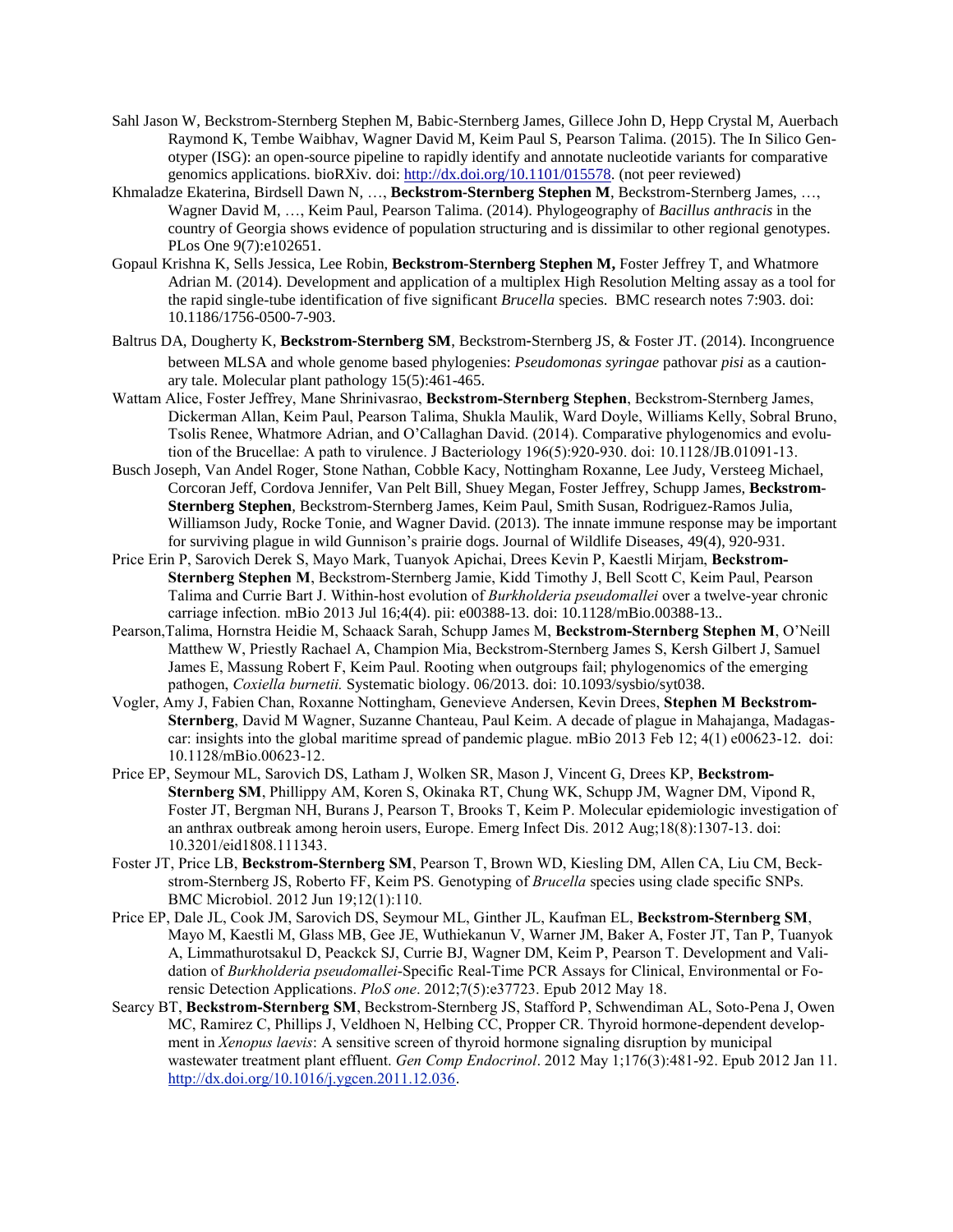- Gyuranecz M, Birdsell DN, Splettstoesser W, **Beckstrom-Sternberg SM**, Makrai L, Fodor L, Fabbi, M Vicari N, Johansson A, Busch JD, Vogler AJ, Keim P, Wagner DM. Phylogeography of *Francisella tularensis* subsp*. holarctica*, Europe. *Emerg Infect Dis* 2012 Feb; 18(2): 290–293 DOI: 10.3201/eid1802.111305.
- Okinaka R, Price E, Wolken S, Gruendike, J Chung W, Pearson T, Xie G, Munk C, Hill K, Challacombe J, Ivins B, Schupp J, **Beckstrom-Sternberg S**, Friendlander A, Keim P. An Attenuated Strain of *Bacillus anthracis* (CDC 684) has a Large Chromosomal Inversion and Altered Growth Kinetics. *BMC Genomics* 2011, 12:477 doi:10.1186/1471-2164-12-477.
- Vogler AJ, Chan F, Wagner DM, Roumagnac P, Lee J, Nera R, Eppinger M, Ravel J, Rahalison L, Rasoamanana BW, **Beckstrom-Sternberg, SM**, Achtman M, Chanteau S, Keim P. Phylogeography and Molecular Epidemiology of *Yersinia pestis* in Madagascar. PLoS Negl Trop Dis. Sept 2011; 5(9): e1319. doi:10.1371/journal.pntd.0001319.
- Engelthaler DM, Bowers J, Scupp JA, Pearson T, Ginther J, Hornstra HM, Dale J, Stewart T, Sunenshine R, Waddell V, Levy C, Gillece J, Price LB, Contente T, **Beckstrom-Sternberg SM**, Blaney DD, Wagner DM, Mayo M, Currie BJ, Keim P, Tuanyok A. Molecular investigations of a locally acquired case of melioidosis in Southern AZ, USA. PLoS Negl Trop Dis 2011; 5(10): e1347. doi:10.1371/journal.pntd.0001347
- Gravel S, Henn BM, Gutenkunst RN, Indap AR, Marth GT, Clark AG, Yu F, Gibbs RA. The 1000 Genomes Project (…, **Beckstrom-Sternberg, SM**,…), Bustamante, CD. Demographic history and rare allele sharing among human populations. PNAS. 2011 July 5; doi: 10.1073/pnas.1019276108.
- Rivarola M, Foster JT, Chan AP, Williams AL, Rice DW, Liu X, Melake-Berhan A, Huot Creasy H, Puiu D, Rosovitz MJ, Khouri HM, **Beckstrom-Sternberg SM**, Allan GJ, Keim P, Ravel J, Rabinowicz PD. Castor bean organelle genome sequencing and worldwide genetic diversity analysis. PLoS One. 2011;6(7):e21743. Epub 2011 Jul 7.
- Chanturia G, Birdsell DN, Kekelidze M, Zhgenti E, Babuadze G, Tsertsvadze N, Tsanava S, Imnadze P, **Beckstrom-Sternberg SM**, Beckstrom-Sternberg JS, Champion MD, Sinari S, Gyuranecz M, Farlow J, Pettus AH, Kaufman EL, Busch JD, Pearson T, Foster JT, Vogler AJ, Wagner DM, Keim P. Phylogeography of *Francisella tularensis* subspecies *holarctica* from the country of Georgia. BMC Microbiol. 2011 Jun 17;11:139. PubMed PMID: 21682874.
- Engelthaler,David M, Chiller Tom, Schupp James A, Colvin Joshua, **Beckstrom-Sternberg Stephen M**, Driebe Elizabeth M. Moses Tracy, Tembe Waibhav, Sinari Shripad, Beckstrom-Sternberg James S, Christoforides Alexis, Pearson John V, Carpten John, Keim Paul, Peterson Ashley, Terashita Dawn, and Balajee S. Arunmozhi. Next-Generation Sequencing of *Coccidioides immitis* Isolated during Cluster Investigation. Emerging Infectious Diseases. [serial on the Internet]. 2011 Mar 1. [http://wwwnc.cdc.gov/eid/article/17/2/10-](http://wwwnc.cdc.gov/eid/article/17/2/10-0620_article) [0620\\_article.](http://wwwnc.cdc.gov/eid/article/17/2/10-0620_article) DOI: 10.3201/eid1702.100620.
- Robbins CM, Tembe WA, Baker A, Sinari S, Moses TA, **Beckstrom-Sternberg S**, Beckstrom-Sternberg J, Barrett M, Long J, Chinnaiyan A, Lowey J, Suh E, Pearson JV, Craig DW, Agus DB, Pienta KJ, Carpten JD. 2010. Copy Number and Targeted Mutational Analysis Reveals Novel Somatic Events in Metastatic Prostate Tumors. Genome Research. 2011. 21: 47-55. doi: 10.1101/gr.107961.110.
- The 1000 Genomes Project Consortium (…, **Beckstrom-Sternberg SM**,… et al.). A map of human genome variation from population-scale sequencing. Nature. 2010. 467(7319):1061-1073. [http://www.nature.com/nature/journal/v467/n7319/abs/nature09534.html.](http://www.nature.com/nature/journal/v467/n7319/abs/nature09534.html) doi: 10.1038/nature09534.
- Losada L, Ronning CM, DeShazer D, Woods D, Fedorova N, Kim HS, Shabalina SA, Pearson TR, Brinkac L, Tan P, Nandi T, Crabtree J, Badger J, **Beckstrom-Sternberg S**, Saqib M, Schutzer SE, Keim P, Nierman, WC. Continuing evolution of *Burkholderia mallei* through genome reduction and large-scale rearrangements. Genome Biology and Evolution 2010 Vol. 2:02; doi:0.093/gbe/evq003.
- Trunck LA, Propst KL, Wuthiekanun V, Tuanyok A, **Beckstrom-Sternberg SM**, Beckstrom-Sternberg JS, Peacock SJ, Keim P, Dow SW, Schweizer HP. Molecular Basis of Rare Aminoglycoside Susceptibility and Pathogenesis of *Burkholderia pseudomallei* Clinical Isolates from Thailand. PLoS Neglected Trop. Dis. 2009 September; 3(9): e519.
- Sheff KW, York E, Driebe E, Barker B, Rounsley S, Waddell V, **Beckstrom-Sternberg SM**, Beckstrom-Sternberg JS, Keim P and Engelthaler DM. Development of a Rapid, Cost-Effective TaqMan Real-Time PCR Assay for Identification and Differentiation of *Coccidioides immitis* and *Coccidioides posadasii*. Med. Mycology. 2010 May; 48(3): 466-469.
- Pearson T, Giffard P, **Beckstrom-Sternberg S**, Auerbach R, Hornstra H, Tuanyok A, Price EP, Glass MB, Leadem B, Beckstrom-Sternberg JS, Allan GJ, Foster JT, Wagner DM, Okinaka RT, Sim SH, Pearson O, Wu Z, Chang J, Kaul R, Hoffmaster AR, Brettin TS, Robison RA, Mayo M, Gee JE, Tan P, Currie BJ, Keim P.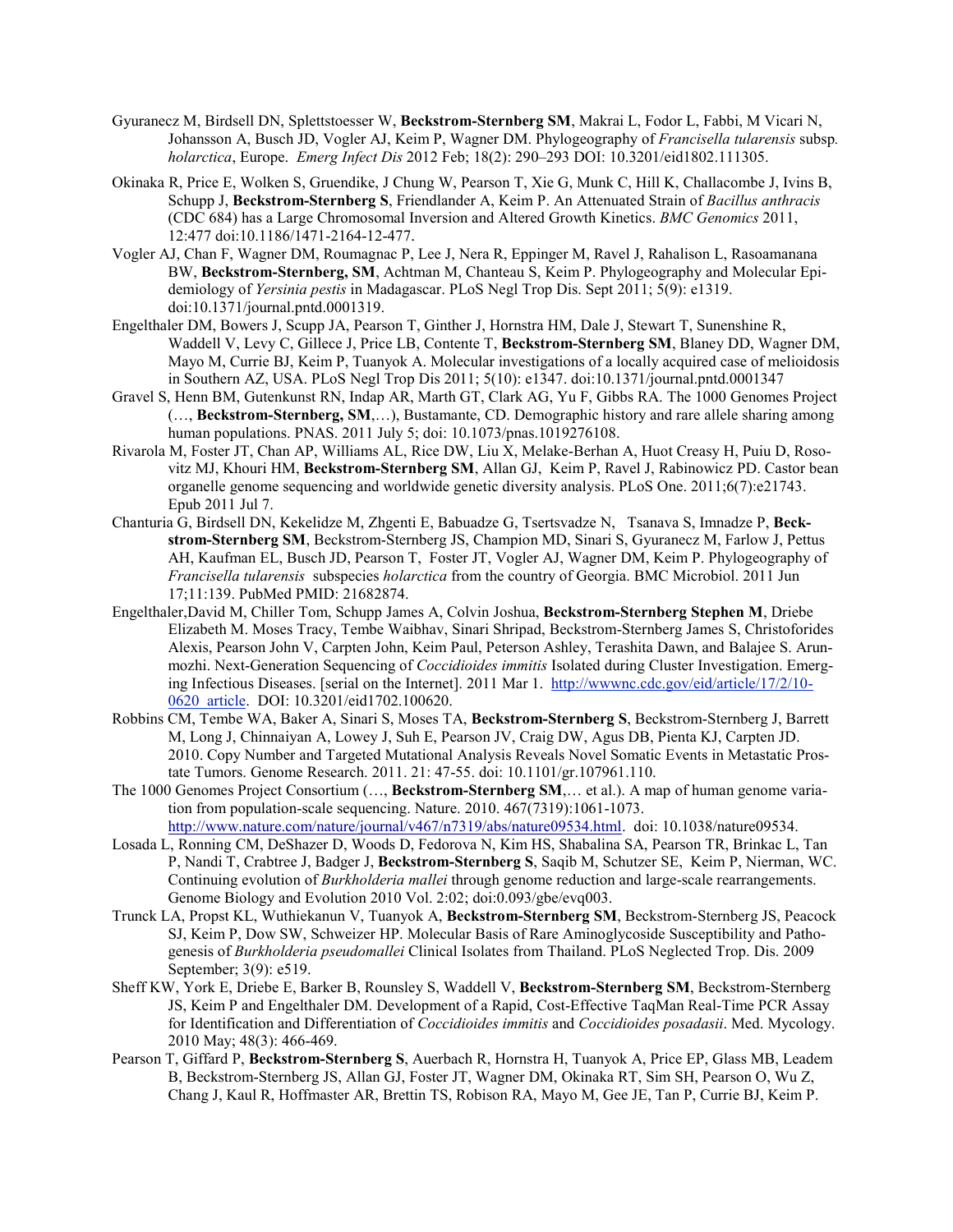Phylogeographic reconstruction of a bacterial species with high levels of lateral gene transfer. BMC Biology 2009, 7:78 doi:10.1186/1741-7007-7-78.

- Vogler AJ, Birdsell D, Price LB, Bowers JR, **Beckstrom-Sternberg SM**, Auerbach RK, Beckstrom-Sternberg JS, Johansson A, Clare A, Buchhagen JL, Petersen JM, Pearson T, Vaissaire J, Dempsey MP, Foxall P, Engelthaler DM, Wagner DM, Keim P. Phylogeography of *Francisella tularensis*: global expansion of a highly fit clone. J Bacteriol. 2009 Apr;191(8):2474-84. Epub 2009 Feb 27.
- Foster JT, **Beckstrom-Sternberg SM**, Pearson T, Beckstrom-Sternberg JS, Chain PS, Roberto FF, Hnath J, Brettin T, Keim P. Whole-genome-based phylogeny and divergence of the genus *Brucella*. J Bacteriol. 2009 Apr;191(8):2864-70. Epub 2009 Feb 6.
- Tuanyok Apichai, Leadem Benjamin R, Auerbach Raymond K, **Beckstrom-Sternberg Stephen M**, Beckstrom-Sternberg James S, Mayo Mark, Vanaporn,Wuthiekanun, Nierman,William C, Peacock Sharon J, Currie Bart J, Keim Paul, Wagner David M. Genomic islands of *Burkholderia pseudomallei*. BMC Genomics, submitted.
- **Beckstrom-Sternberg SM**, Auerbach RK, Godbole S, Pearson JV, Beckstrom-Sternberg JS, Deng A, Munk C, Kubota K, Zhou Y, Bruce D, Noronha J, Scheuermann RH, Wang A, Wei X, Wang J, Hao J, Wagner DM, Brettin TS, Brown N, Gilna P, Keim PS. 2007. Complete genomic characterization of a pathogenic A.II strain of *Francisella tularensis* subspecies *tularensis*. *PLoS ONE* 2007; 2 (9): e947.
- Touchman JW, Wagner DM, Hao J, Mastrian SD, Shah MK, Vogler AJ, Allender CJ, Clark EA, Benitez DS, Youngkin DJ, Girard JM, Auerbach RK, **Beckstrom-Sternberg SM**, Keim P. A. 2006. North American *Yersinia pestis* genome sequence: SNPs and phylogenetic analysis. PLoS ONE 2006; 2(2): e220. doi:10.1371/journal.pone.0000220.
- Payne-Jackson A, **Beckstrom-Sternberg S.** 2005. Traditional remedies Legacy from the past implications for the future. Pp. 50-77. *In*: YN Clement, and CE Seaforth, eds. Advancing Caribbean herbs in the 21st century – II. Proceeding of the seventh international workshop on herbal medicine in the Caribbean.
- Lei B, Morris DP, Smith MP, Svetkey LP, Newman MF, Rotter JI, Buchanan TA, **Beckstrom-Sternberg SM**, Green ED, Schwinn DA. Novel human <sub>1a</sub>-adrenoceptor single nucleotide polymorphisms alter receptor pharmacology and biological function. Naunyn-Schmiedeberg's Archives of Pharmacology 2005; 371(3):229-39.
- Thomas JW, JW Touchman, RW Blakesley, GG Bouffard, **SM Beckstrom-Sternberg**, EH Margulies, M Blanchette, AC Siepel, PJ Thomas, JC McDowell, B Maskeri, NF Hansen, MS Schwartz, RJ Weber, WJ Kent, D Karolchik, TC Bruen, R Bevan, DJ Cutler, S Schwartz, L Elnitski, JR Idol, AB Prasad, S-Q Lee-Lin, VVB Maduro, TJ Summers, ME Portnoy, NL Dietrich, N Akhter, K Ayele, B Benjamin, K Cariaga, CP Brinkley, SY Brooks, S Granite, X Guan, J Gupta, P Haghihi, S-L Ho, MC Huang, E Karlins, PL Laric, R Legaspi, MJ Lim, QL Maduro, CA Masiello, SD Mastrian, JC McCloskey, R Pearson, S Stantripop, EE Tiongson, JT Tran, C Tsurgeon, JL Vogt, MA Walker, KD Wetherby, LS Wiggins, AC Young, L-H Zhang, K Osoegawa, B Zhu, B Zhao, CL Shu, PJ De Jong, CE Lawrence, AF Smit, A Chakravarti, D Haussler, P Green, W Miller & ED Green 2003. Comparative analyses of multi-species sequences from targeted genomic regions. Nature, 424:788-793.
- Thomas JW, MG Schueler, TJ Summers, RW Blakesley, JC McDowell, PJ Thomas, JR Idol, VV Maduro, SQ Lee-Lin, JW Touchman, GG Bouffard, **SM Beckstrom-Sternberg**, NISC Comparative Sequencing Program, & ED Green 2003. Pericentromeric Duplications in the Laboratory Mouse. Genome Research, 13(1):55-63.
- DeSilva U, L Elnitski JR Idol, JL Doyle, W Gan, JW Thomas, S Schwartz, NL Dietrich, **SM Beckstrom-Sternberg**, JC McDowell, RW Blakesley, GG Bouffard, PJ Thomas, JW Touchman, W Miller, and ED Green. 2002. Generation and comparative analysis of  $\sim$ 3.3 mb of mouse genomic sequence orthologous to the region of human chromosome 7q11.23 implicated in Williams Syndrome. Genome Research, 12:3-15.
- Blackshear PJ, WS Lai, JM Thorn, EA Kennington, NG Staffa, Jr., DT Moore, GG Bouffard, **SM Beckstrom-Sternberg**, JW Touchman, MF Bonaldo, and MB Soares. 2001. The NIEHS *Xenopus* Maternal EST Project: interim analysis of the first 13,879 ESTs from unfertilized eggs. Gene, 267:71-87.
- Lowe H, A Payne-Jackson, **SM Beckstrom-Sternberg**, and JA Duke. 2000. Jamaica's ethnomedicine: It's potential in the health care system, University Press of the West Indies, Jamaica.
- Ellsworth RE, DC Jamison, JW Touchman, SL Chissoe, VV Braden Maduro, GG Bouffard, NL Dietrich, **SM Beckstrom-Sternberg**, LM Iyer, LA Weintraub, M Cotton, L Courtney, J Edwards, R Maupin, P Ozersky, T Rohlfing, P Wohldmann, T Miner, K Kemp, J Kramer, I Korf, K Pepin, L Antonacci-Fulton, RS Fulton, P Minx, LW Hillier, RK Wilson, RH Waterston, W Miller, and ED Green. 2000. Comparative genomic sequence analysis of human and mouse cystic fibrosis transmembrane conductance regulator genes. PNAS 97:3 1172-1177.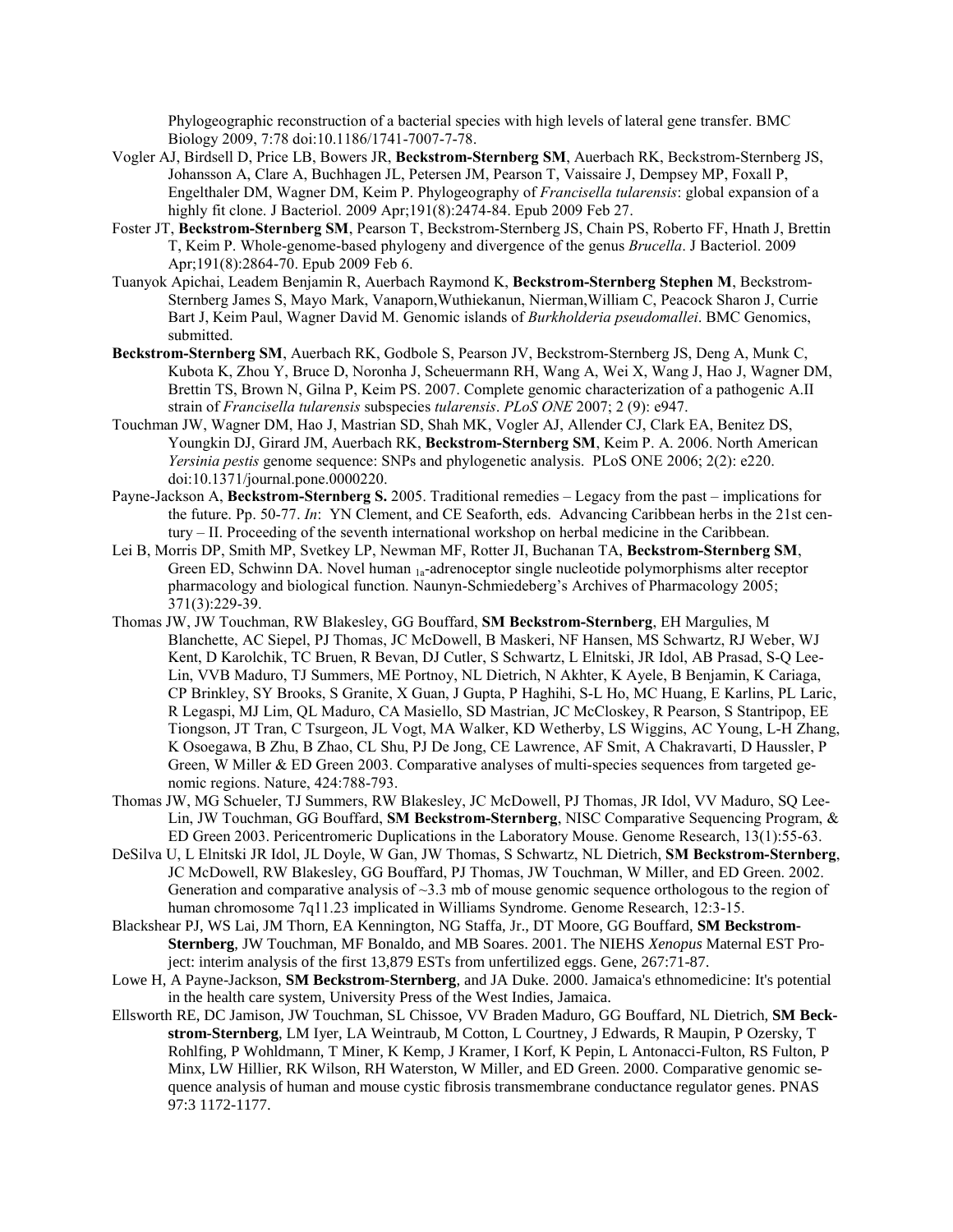- Touchman, J.W., Y. Anikster, NL Dietrich, VV. Braden Maduro, G McDowell, V Shotelersuk, GG. Bouffard, **SM Beckstrom-Sternberg**, WA Gahl, and ED Green. 2000. The encompassing the nephropathic cystinosis gene (CTNS): complete sequencing of a 200-kb segment and discovery of a novel gene within the common cystinosis-causing deletion. Genome Research 10:165-173.
- **Beckstrom-Sternberg, SM** and DC Jamison. 1999. Using the Agricultural Genome Information System. In: Bioinformatics Databases and Systems, Ch. 14, (S. Letovsky, ed.), Kluwer.
- Duke, JA, J. duCellier, and **S Beckstrom-Sternberg**. 1997. Western Herbal Medicine: Materia Medica. in: Schoen, AM, Wynn, S.G, eds. "Complementary and Alternative Veterinary Medicine", Chap. 19, Unit 5, Botanical Medicine. Mosby (publisher)
- **Beckstrom-Sternberg, SM**, G Juvik, D Bigwood, J Barnett, J Krainak, M Sikes, J Martin, M Shives, S Cartinhour, and S Heller. 1996. Plant molecular biology. In: Internet for the molecular biologist. Horizon Sci. Press, London.
- **Beckstrom-Sternberg, SM**, and JA Duke. 1996. CRC handbook of medicinal mints (Aromathematics). CRC Press, Boca Raton, FL.
- **Beckstrom-Sternberg, SM** and JA Duke. 1994. Potential for synergistic action for phytochemicals in spices. Pp. 201-223. *In*: G. Charalambous, ed. Herbs, spices and edible fungi. Elsevier Science Publications, Amsterdam.
- Duke, JA and **SM Beckstrom-Sternberg**. 1994. "Acceptable" levels of flavoring ingredients? Pp. 741-757. In: G. Charalambous, ed. Herbs, spices and edible fungi. Elsevier Science Publications, Amsterdam.
- **Beckstrom-Sternberg, SM** 1993. Utility of the PHYTOCHEMECO database. Pp. 267-286. *In*: K. Downum, J. Romeo, and H. Stafford, eds. Phytochemical potential of tropical plants. Plenum Press, New York.
- **Beckstrom-Sternberg, SM**, LH Rieseberg, and K Doan. 1991. Gene lineage analysis in populations of *Helianthus niveus* and *H. petiolaris* (Asteraceae). Plant Syst. Evol. 195: 125-138.
- Rieseberg, LH, **SM Beckstrom-Sternberg**, A Liston, and D Arias. 1991. Phylogenetic and systematic inferences from chloroplast DNA and isozyme variation in *Helianthus* section *Helianthus* (Asteraceae). Syst. Bot. 16: 50-76.
- Rieseberg, LH, **SM Beckstrom-Sternberg**, and K Doan. 1990. *Helianthus annuus* ssp. *texanus* has chloroplast DNA and nuclear ribosomal RNA genes of *Helianthus debilis* ssp. *cucumerifolius*. Proc. Natl. Acad. Sci. USA 87: 593-597.
- **Beckstrom-Sternberg, SM** 1989. Two-dimensional gel electrophoresis as a taxonomic tool: Evidence from the Centrospermae. Biochem. Syst. Ecol. 17: 573-582.
- **Beckstrom-Sternberg, SM** 1988. Molecular systematics of the Centrospermae: Studies using two-dimensional gel electrophoresis. Ph.D. thesis. Claremont Graduate School: Claremont, CA.

## **Papers Presented at Meetings** (26)

- Beckstrom-Sternberg, SM, and Beckstrom-Sternberg JS. SolScape. Presentation to TGen NGS Group Meeting, March 2011, TGen, Phoenix. (Invited Talk)
- Wagner DM, Vogler AJ, Lee J, Petersen JM, Birdsell DN, Nera RD, Doyle AL, Allender CJ, Colman RE, Hall CM, Auerbach RK, Beckstrom-Sternberg SM, Foster JT, Keim P. Phylogeography of *Yersinia pestis* in North America. 10th International Symposium on *Yersinia*, Recife, Brazil, October, 2010. (Invited Talk)
- Beckstrom-Sternberg, SM. In Silico Genotyper. ISG. Presentation to MGGen Group Meeting, July 2010, TGen, Phoenix. (Invited Talk)
- Beckstrom-Sternberg SM, Pius Brzoska, Craig Cummings, Melissa Barker, Elizabeth Driebe, James S Beckstrom-Sternberg, John V Pearson, Shripad Sinari, Waibhav D Tembe, Derek Sarovich, Eugene Spier, Manohar R Furtado and Paul Keim. 2009. SOLiDTM short-read sequencing of Methicillin Resistant Staphylococcus aureus (MRSA) for SNP identification and strain typing. Talk presented by Pius Brzoska at Genome Informatics, October 2009. Cold Spring Harbor.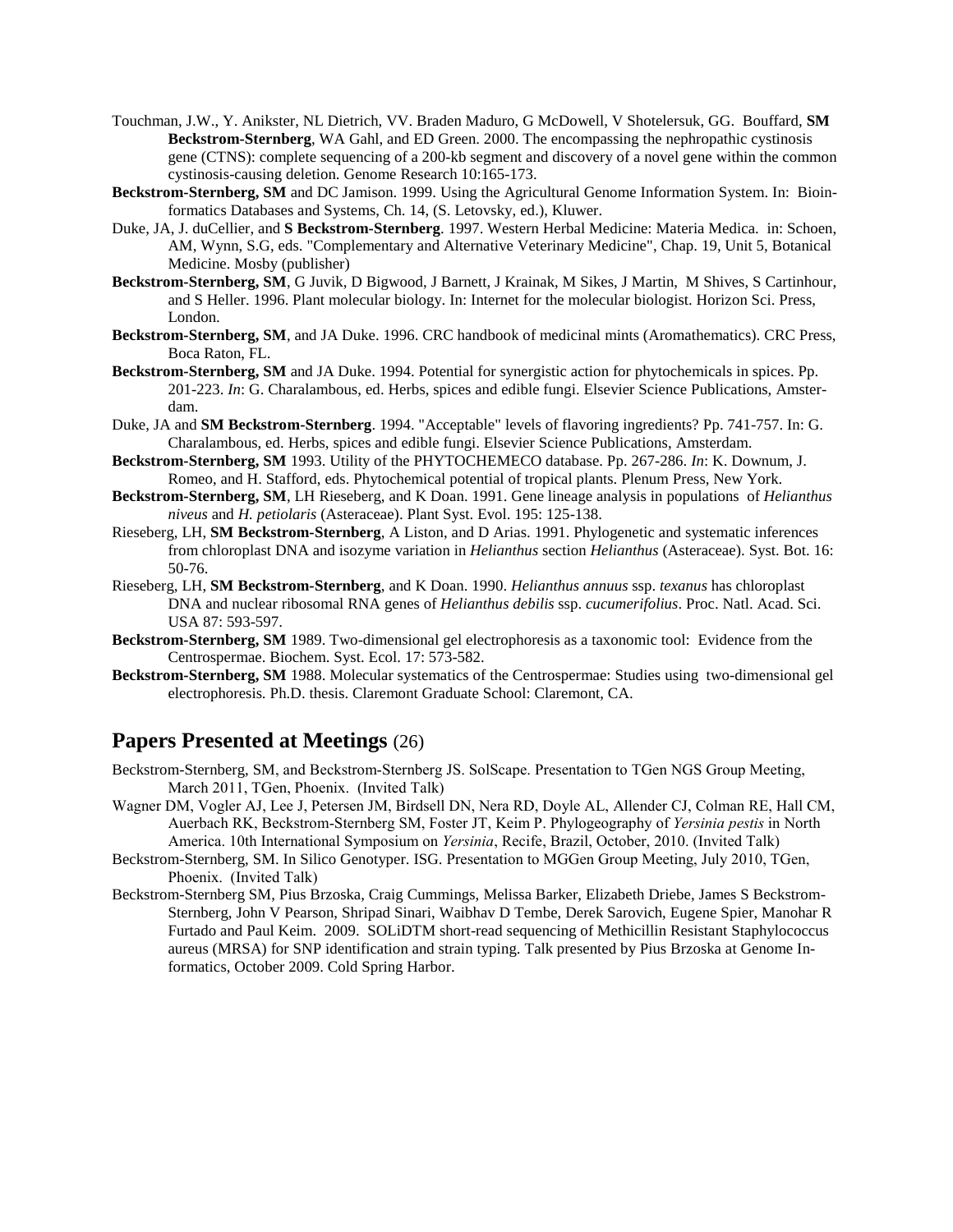- Chandrasekhar A, Tyler Izatt, Erin Price-Wright, Shripad Sinari, Alexis Christoforides, Jamie Beckstrom-Sternberg, John Pearson, and Stephen Beckstrom-Sternberg. 2009. SolPicker: Using a Software Suite for Picking Oligonucleotide Probes DNA Capture Using Custom Microarry Chips. Talk presented at Helios Scholar Symposium, July 2009, Phoenix.
- Beckstrom-Sternberg SM and JS Beckstrom-Sternberg. 2009. Tools for assembly. Talk presented at TGen Cancer Genome Analysis Jamboree, December 2009, Phoenix.
- Beckstrom-Sternberg SM and JS Beckstrom-Sternberg. 2009. Visualization. Talk presented at TGen Cancer Genome Analysis Jamboree, December 2009, Phoenix.
- Beckstrom-Sternberg SM and JS Beckstrom-Sternberg. 2009. Visualization of NGS Data with SolScape. Talk presented at SOLiD Users Meeting, September 2009, Foster City.
- Beckstrom-Sternberg, SM, Beckstrom-Sternberg, J, Keim, PS. 2007. Tandem Block Signatures Are Shared Across Multiple Bacterial Genomes . (Invited speaker for the PLoS Track, 15th Annual International Conference on Intelligent Systems for Molecular Biology, July 2007, Vienna, Austria).
- Auerbach, RK, Beckstrom-Sternberg, SM, Keim PS. 2007. Characterization and Comparative Genomics of a *Francisella tularensis* A.II Strain. (Invited speaker at Advances in Genome Biology and Technology, February 2007, Marco Island, FL).
- Searcy, B, Beckstrom-Sternberg, SM, Stafford, P, Schwendiman, A, Soto, J, Flikkema, PG, Propper, CR. 2006. (Invited speaker at Mountain West Society of Toxicology Conference, September 2006, Phoenix, AZ).
- Auerbach, RK, Beckstrom-Sternberg, S, Hao, J, Wieben, M, Keim, P, Schwartz, E, Hungate, B, Weinstock, G, Petrosino, J, Qin, X, Pearson, J. 2006. Metagenomics: The next frontier. (Invited speaker at Fourth Annual TGen Scientific Retreat, 5 May 2006, Westin Kierland Resort, Scottsdale, AZ).
- Payne-Jackson, A, Beckstrom-Sternberg, S. 2005. Traditional remedies Legacy from the past implications for the future. (Invited speaker at the 7th international conference on herbal medicine in the Caribbean, June 23-26, 2005, Bay Gardens Hotel, Rodney Bay, St. Lucia, West Indies).
- Beckstrom-Sternberg, Stephen M. 1997. A remote data entry system. (Invited speaker at the ACE97 Conference, July 1997, Cornell University).
- Jamison, D Curtis and Stephen M Beckstrom-Sternberg. 1997. Setting up a WWW interface to ACEDB. (Invited speaker at the ACE97 Conference, July 1997, Cornell University).
- Beckstrom-Sternberg, Stephen M. 1997. ExternalDB and beyond. (Invited speaker at the International Nomenclature Workshop, May 1997, Jackson Laboratory, Maine).
- Beckstrom-Sternberg, Stephen M, D Curtis Jamison, Danh Thuong Vo, and David Lonsdale. 1997. Mendel at the workbench: Let the coding sequences speak. (Invited speaker at the Plant and Animal Genome V Conference, Nomenclature Workshop, January 1997, San Diego, CA).
- Bigwood, Douglas W, Stephen M Beckstrom-Sternberg, D Curtis Jamison, and Samuel Cartinhour. 1997. New user interfaces for AGIS - The Agricultural Genome Information System (Computer demo at the Plant and Animal Genome V Conference, January 1997, San Diego, CA).
- Beckstrom-Sternberg, SM 1996. Diamonds in the rough: Complex queries through the AGIS. (Invited speaker at the Plant Genome 4 Conference, Computer Tools and Resources Workshop, January 1996, San Diego, CA).
- Juvik, G, J Barnett, and S Beckstrom-Sternberg. 1996. Database seeking identifiers: Send URL. (Paper given January 1996 at Plant Genome 4 Conference, San Diego, CA).
- Reardon, EM, CA Price, SM Beckstrom-Sternberg, W Loeffelhardt, and D Lonsdale. 1996. A common nomenclature for sequenced plant genes: Update 1996. (Invited speaker at the Plant Genome 4 Conference, Nomenclature Workshop, January 1996, San Diego, CA).
- Beckstrom-Sternberg, SM. 1995. The Agricultural Genome Information Server and beyond.... (Invited speaker at the Molecular Biology Conference, September 1995, San Diego, CA).
- Beckstrom-Sternberg, SM, D Bigwood, S Cartinhour, J Barnett, G Juvik, J Krainak, M Sikes, and S Heller. 1995. Plant genome databases linked around the world via WWW. (Invited speaker at the American Chemical Society Bioinformatics Symposium, August 1995, Chicago, IL).
- Rieseberg, L, SM Beckstrom-Sternberg, A Liston, and D Arias. 1990. Phylogenetic systematic inferences from chloroplast DNA, nuclear ribosomal DNA, and isozyme variation in *Helianthus* section *helianthus* (Asteraceae). Amer. J. Bot. 77: 153. (Abstract of paper presented at the annual meeting of the AIBS).
- Beckstrom-Sternberg, SM, LH Rieseberg, and K Doan. 1990. *Helianthus annuus* ssp. *texanus* has chloroplast DNA and nuclear ribosomal RNA genes of *Helianthus debilis cucumerifolius*. Amer. J. Bot. 77: 121. (Abstract: AIBS).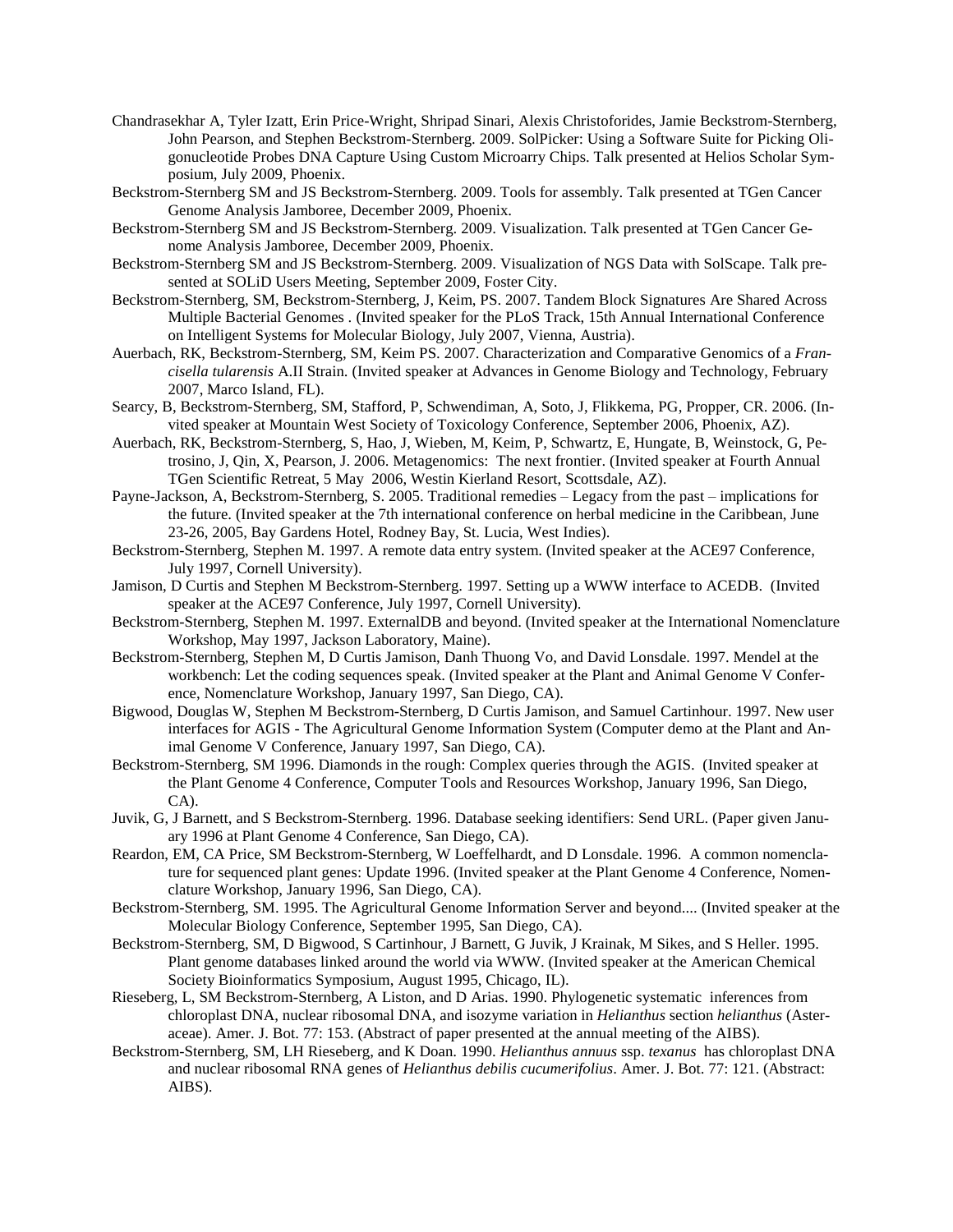Beckstrom-Sternberg, SM 1987. Two-dimensional electrophoresis: A taxonomic tool for plants at the molecular level. Amer. J. bot. 74: 725. (Abstract: AIBS).

#### **Posters Presented at Meetings** (31)

- Roe CC, Urbanz J, Krohn A, Polsgrove PJ, Beckstrom-Sternberg SM. Genetic characterization of *Onchocerca lupi* and its *Wolbachia* endosymbiont in the southwestern United States. Poster presented at Regional ASM meeting, April 2011, Flagstaff.
- Beckstrom-Sternberg SM, and Beckstrom-Sternberg JS. In Silico Genotyper (ISG) and SolScape. Poster presented at Regional ASM meeting, April 2011, Flagstaff.
- Price EPP, Cook JM, Seymour ML, Dale JL, Beckstrom-Sternberg S, Kaestli M, Tuanyok A, Engelthaler D, Currie B, Pearson T, Keim P. Identification and characterization of *Burkholderia pseudomallei*-specific genetic signatures. Poster presented at WMC 2010, November 2010.
- Engelthaler DM, Schupp JA, Gillece J, Blajee SA, Chiller T, Wojack B, Beckstrom-Sternberg SM, DeBess E, Saubolle MA, Lockhart S, Keim P. Next Generation Sequencing for Molecular Epidemiology and Clinical Medicine: Cryptococcosis, Coccidioidomycosis and Cystic Fibrosis. Poster presented at 48<sup>th</sup> annual meeting of the Infectious Diseases Society of America, October 2010, Vancouver, BC.
- Beckstrom-Sternberg SM. In Silico Genotyper. ISG. Poster presented at AZ Biofest 2010, October 2010, JW Marriott Camelback Inn, Scottsdale.
- Driebe,EM, Schupp J, Gillece J, Bowers J, Waters A, Beckstrom-Sternberg S, Tembe WD, Sinari S, Beckstrom-Sternberg JS, Brzoska P, Cummings C, Furtado M, Sarovich D, Wagner D, Engelthaler D, Keim P. Next-Generation Sequencing and SNP Phylogenetic Analysis of Twenty-Nine *Staphylococcus aureus* Strains. Poster presented at ICEID, July 2010, Hyatt Regency, Atlanta.Chandrasekhar A and Beckstrom-Sternberg S. SolScape: Visualizing the Results of Next-Generation DNA Sequencing. Poster presented at Helios Scholar Symposium, July 2010, Phoenix Convention Center, Phoenix.
- Engelthaler DM, James A Schupp, John Gillece, S Arunmozhi Balajee, Tom Chiller, Bette Wojack, Stephen M Beckstrom-Sternberg, Emilio DeBess, Michael A. Saubolle, Shawn Lockhart, and Paul S. Keim. 2010. Next Generation Sequencing for Molecular Epidemiology and Clinical Medicine: Cryptococcosis, Coccidioidomycosis and Cystic Fibrosis. Poster presented at Infectious Diseases Society of America, October 2010, Vancouver.
- Beckstrom-Sternberg SM. 2010. In Silico Genotyper. Talk presented at MGGen, NAU, July 2010.
- Engelthaler DM, James Schupp, John Gillece, Shawn Lockhart, Stephen Beckstrom-Sternberg, Jamie Beckstrom-Sternberg, Tom Chiller, Paul S Keim and S Arunmozhi Balajee. 2010. Next generation sequencing in microbial molecular epidemiology: investigation of two fungal disease events. Poster presented at ICEID, July 2010, Atlanta.
- Chandrasekhar C, Stephen Beckstrom-Sternberg. 2010. SolScape: Visualizing the Results of Next-Generation DNA Sequencing. Poster presented at Helios Scholar Symposium, July 2010, Phoenix.
- Driebe EM, J. M. Schupp, J. D. Gillece, J. Bowers, A. Waters, S. M. Beckstrom-Sternberg, A. Tembe, S. Sinari, J. S. Beckstrom-Sternberg, P. M. Brzoska, C. A. Cummings, M. R. Furtado, D. S. Sarovich, D. M. Wagner, D. M. Engelthaler, P. S. Keim. 2010. Next-Generation Sequencing and SNP Phylogenetic Analysis of Twenty-Nine Staphylococcus aureus Strains. Poster presented at ASM, May 2010, San Diego.
- Roe C, Peter Polsgrove, Carrie Vargas, and Stephen Beckstrom-Sternberg. 2010. Novel antimicrobial gene discovery from halophilic microorganisms. Poster presented at ASM, April 17, 2010.
- Schupp J, Gillece J, Contente T, Driebe E, Sheff K, Pearson T, Colvin J, Beckstrom-Sternberg S, Barker B, Rounsley S, Keim P, Engelthaler DM. 2010. Targeted Large Scale SNP Genotyping Facilitates Fine Scale Resolution and Accurate Phylogeographic Characterization of Coccidioides immitis and C. posadasii. Poster presented at 2nd ASM Conference on Dimorphic Fungal Pathogens, March 2010, Miami.
- Chandrasekhar A, Tyler Izatt, Erin Price-Wright, Shripad Sinari, Alexis Christoforides, Jamie Beckstrom-Sternberg, John Pearson, and Stephen Beckstrom-Sternberg. 2009. SolPicker: Using a Software Suite for Picking Oligonucleotide Probes for DNA Capture Using Custom Microarry Chips. Poster presented at Helios Scholar Symposium, July 2009, Phoenix.
- Robbins CM, Wendy Hernandez, Stephen Beckstrom-Sternberg, Waibhav Tembe, James Beckstrom-Sternberg , Tracy Y. Moses , John Pearson, Rick A. Kittles, John D.Carpten. 2009. Assessment of genetic diversity of EpHB2 and its role as a genetic risk factor for prostate cancer among African American men. Poster presented at American Society of Human Genetics, November 2009, Honolulu.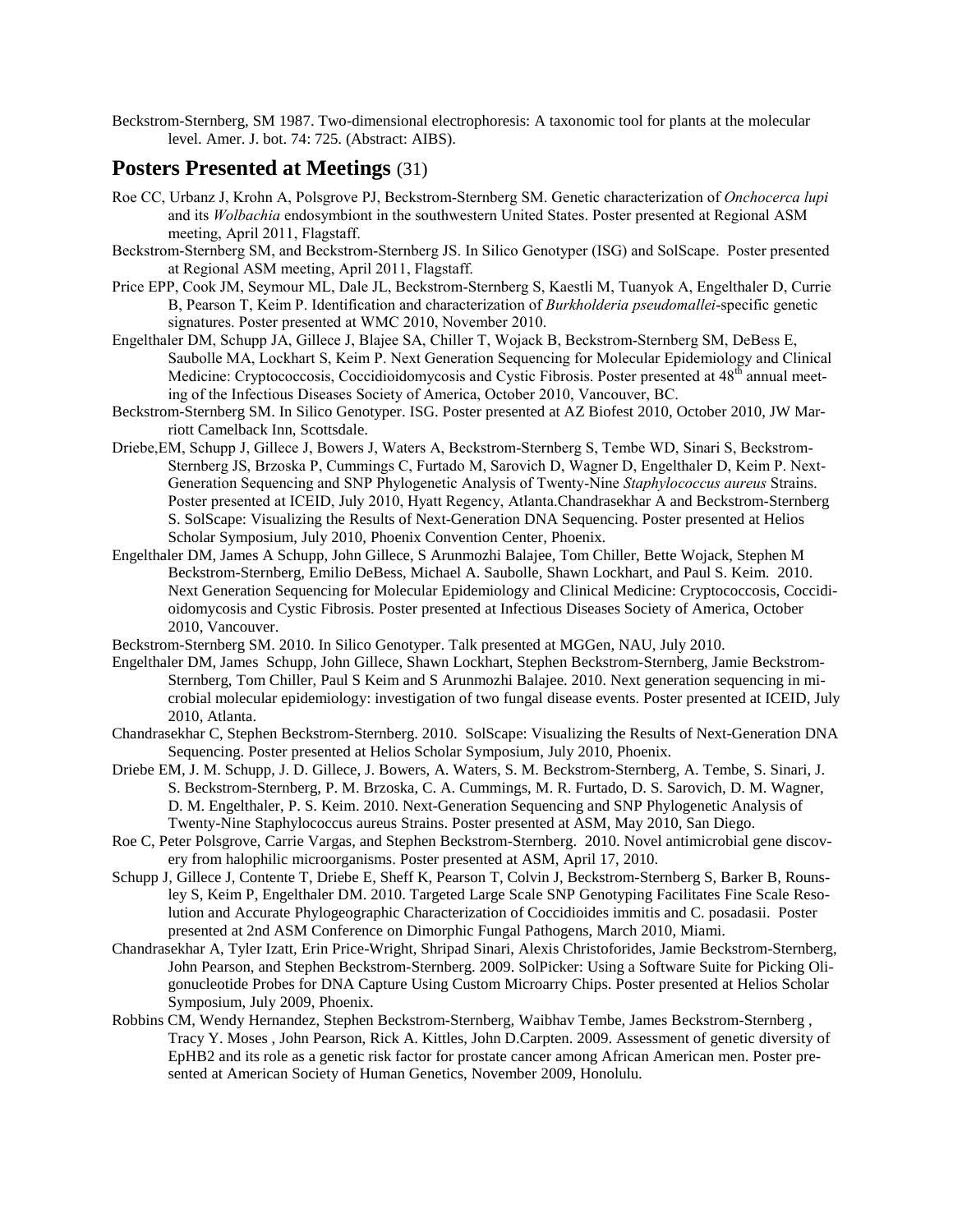- Pearson, JV, James Beckstrom-Sternberg, Mitchell Storey, Shripad Sinari, Waibhav D Tembe, Matthew J Huentelman, John D Carpten, David W Craig, Paul Keim, Stephen M Beckstrom-Sternberg. SolSuite: An Analysis and Visualization Platform for Massively Parallel Sequencing Platforms. Advances in Genome Biology and Technology, Marco Island, FL, February, 2009.
- Beckstrom-Sternberg, SM, Pius Brzoska, Craig Cummings, Melissa Barker, Elizabeth Driebe, James S Beckstrom-Sternberg, John V Pearson, Shripad Sinari, Waibhav D Tembe, Derek Sarovich, Manohar R Furtado and Paul Keim. SOLiDTM short-read sequencing of Methicillin Resistant Staphylococcus aureus (MRSA) for SNP identification and strain typing. Advances in Genome Biology and Technology, Marco Island, FL, February, 2009.
- Beckstrom-Sternberg, SM, Beckstrom-Sternberg, JS, Keim, PS. 2007. Tandemizer A cross-genome tandem block comparison tool for prokaryotes. Pacific Symposium on Biocomputing, Wailea, HI, January, 2007.
- Beckstrom-Sternberg, SM, Beckstrom-Sternberg, JS, Keim, PS. 2007. Tandemizer A cross-genome tandem block comparison tool for prokaryotes. Advances in Genome Biology and Technology, Marco Island, FL, February 2007.
- Beckstrom-Sternberg, SM, Beckstrom-Sternberg, JS, Keim, PS. 2007. Tandem Block Signatures Are Shared Across Multiple Bacterial Genomes. 15th Annual International Conference on Intelligent Systems for Molecular Biology, July 2007, Vienna, Austria.
- Godbole, S, Beckstrom-Sternberg, SM, Auerbach, RK, et al. 2006. BioHealthBase: The Bioinformatics Resource Center for *Francisella tularensis*. 5th International Tularemia Conference, Woods Hole, MA, November 2006.
- Beckstrom-Sternberg, SM, Auerbach, RK. 2006. SIDACS: an integrated computational system for SNP/INDEL discovery and classification. Computational Systems Bioinformatics Conference, Stanford, CA, 14-18 August 2006.
- Beckstrom-Sternberg, SM, Auerbach, RK. 2006. SNP DiscoClass: an integrated computational system for SNP discovery and classification. Fourth Annual TGen Scientific Retreat, 5 May 2006.
- Beckstrom-Sternberg, SM, Auerbach, RK, Keim, P. 2006. Characterization of a pathogenic *Francisella tularensis* strain. Fourth Annual TGen Scientific Retreat, 5 May 2006.
- Beckstrom-Sternberg, Stephen M, Jicheng Hao, Jeffrey Touchman, James Lowey, Paul Keim. 2005. The plague of sequence validation. Third Annual TGen Scientific Retreat, 14 February 2005.
- Beckstrom-Sternberg, Stephen M, Jicheng Hao, Jeffrey Touchman, Raymond Auerbach, Zack Jay, Edward Suh, Paul Keim. 2005. Framework for a pathogen genomics knowledgebase. Third Annual TGen Scientific Retreat, 14 February 2005.
- Auerbach, Raymond, Stephen M Beckstrom-Sternberg, Jicheng Hao, David Wagner, Jeffrey Touchman, Paul Keim. 2005. To syn or not to syn (SNP mining in genes of bacterial genomes. Third Annual TGen Scientific Retreat, 14 February 2005.
- Beckstrom-Sternberg, Stephen M, Douglas W Bigwood, D Curtis Jamison. 1997. Resources available through the AGIS. (Poster given January 1997 at Plant and Animal Genome V Conference, San Diego, CA).
- Bigwood, D, J Barnett, S Beckstrom-Sternberg, S Cartinhour, G Juvik, J Krainak, M Shives, and M Sikes. 1996. The Agricultural Genome Information Server: A WWW resource for geneticists and biologists. (Poster given January 1996 at Plant Genome 4 Conference, San Diego, CA).
- Beckstrom-Sternberg, SM 1992. Utility of the PHYTOCHEMECO database. (Poster given August 1992 at Phytochemical Society meetings, Miami Beach, Florida).
- Beckstrom-Sternberg, SM and JA Duke. 1992. Sister-site selection for the neem tree using the ORACLE climatecrop database. BARC Poster Day 1992. (Poster given March 10, 1992, BARC-West, USDA-ARS: Beltsville, MD).

## **Internet Databases Developed**

Beckstrom-Sternberg, Stephen M, and James A Duke. "The Ecosys Database."

- http://ukcrop.net/perl/ace/search/Ecosys (data version November 1995). [taken offline May 2013] Beckstrom-Sternberg, Stephen M., James A. Duke, and K.K. Wain. "The Ethnobotany Database."
	- http://ukcrop.net/perl/ace/search/EthnobotDB (data version July 1994). [taken offline May 2013]. Revised version available here: [https://data.nal.usda.gov/dataset/dr-dukes-phytochemical-and-ethnobotanical](https://data.nal.usda.gov/dataset/dr-dukes-phytochemical-and-ethnobotanical-databases)[databases](https://data.nal.usda.gov/dataset/dr-dukes-phytochemical-and-ethnobotanical-databases) .